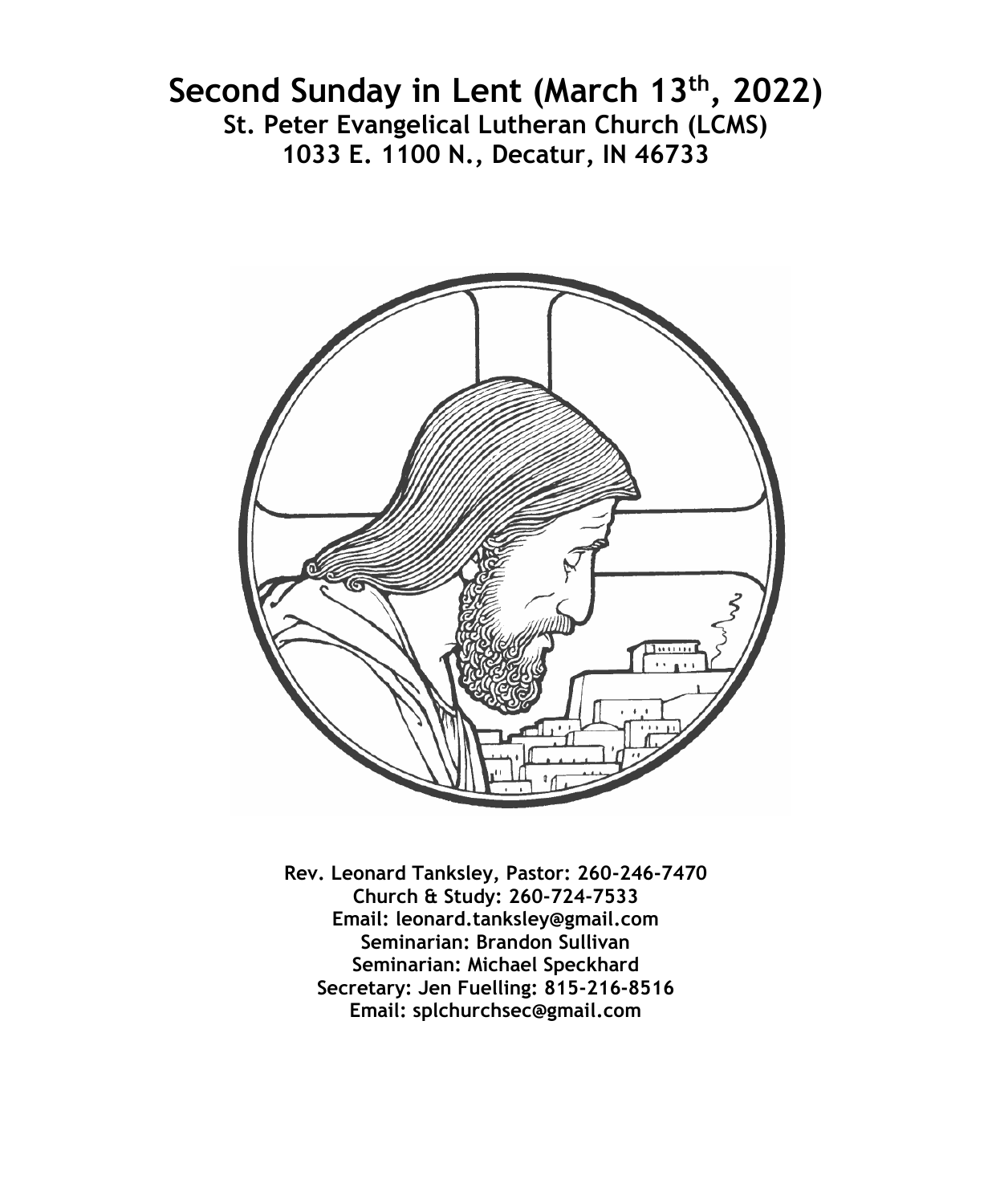#### **Opening Hymn: 586 Preach You the Word**

*Stand*

- $\Box$  O Lord, open my lips,
- C **and my mouth will declare Your praise.**
- L Make haste, O God, to deliver me;
- C **make haste to help me, O Lord.**
- C **Glory be to the Father and to the Son and to the Holy Spirit; as it was in the beginning, is now, and will be forever. Amen. Praise to You, O Christ, Lamb of our salvation.**
- L Blessed be God, the Father, the Son, and the Holy Spirit.
- C **O come, let us worship Him.**

#### **Venite** *LSB 220*

C **O come, let us sing to the Lord, let us make a joyful noise to the rock of our salvation. Let us come into His presence with thanksgiving, let us make a joyful noise to Him with songs of praise.**

**For the Lord is a great God and a great king above all gods. The deep places of the earth are in His hand; the strength of the hills is His also.**

**The sea is His, for He made it, and His hand formed the dry land. O come, let us worship and bow down, let us kneel before the Lord, our maker.**

**For He is our God, and we are the people of His pasture and the sheep of His hand.**

**Glory be to the Father and to the Son and to the Holy Spirit; as it was in the beginning, is now, and will be forever. Amen.**

- L Blessed be God, the Father, the Son, and the Holy Spirit.
- C **O come, let us worship Him.**

*Sit*

#### **Office Hymn: 673 Jerusalem, My Happy Home**

#### **Old Testament Reading** *Jeremiah 26:8–15*

L A reading from Jeremiah, chapter 26.

<sup>8</sup>When Jeremiah had finished speaking all that the LORD had commanded him to speak to all the people, then the priests and the prophets and all the people laid hold of him, saying, "You shall die! <sup>9</sup>Why have you prophesied in the name of the LORD, saying, 'This house shall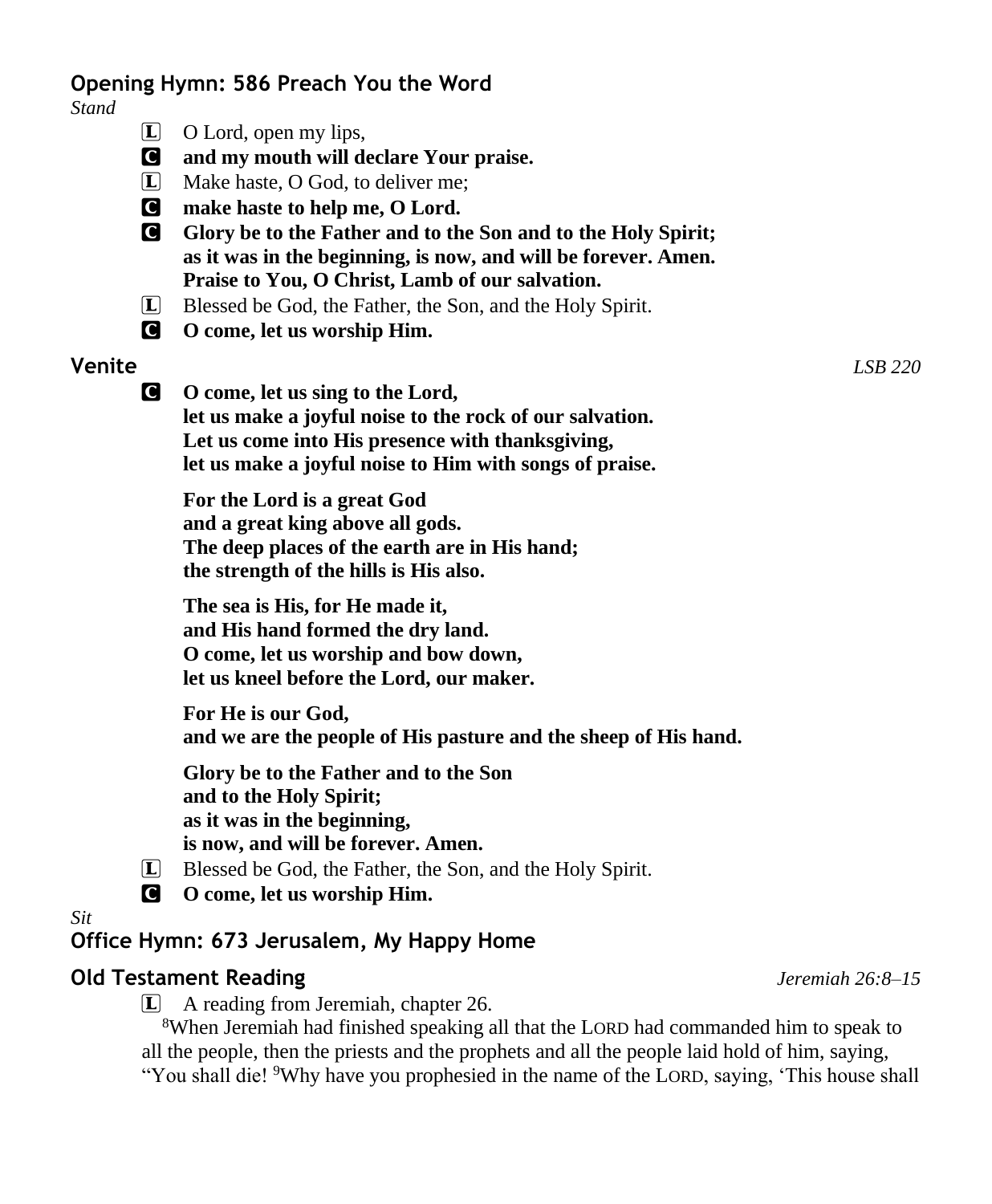be like Shiloh, and this city shall be desolate, without inhabitant'?" And all the people gathered around Jeremiah in the house of the LORD.

<sup>10</sup>When the officials of Judah heard these things, they came up from the king's house to the house of the LORD and took their seat in the entry of the New Gate of the house of the LORD.  $11$ Then the priests and the prophets said to the officials and to all the people, "This man deserves the sentence of death, because he has prophesied against this city, as you have heard with your own ears."

<sup>12</sup>Then Jeremiah spoke to all the officials and all the people, saying, "The LORD sent me to prophesy against this house and this city all the words you have heard. <sup>13</sup>Now therefore mend your ways and your deeds, and obey the voice of the LORD your God, and the LORD will relent of the disaster that he has pronounced against you.  $14$ But as for me, behold, I am in your hands. Do with me as seems good and right to you. <sup>15</sup>Only know for certain that if you put me to death, you will bring innocent blood upon yourselves and upon this city and its inhabitants, for in truth the LORD sent me to you to speak all these words in your ears."

 $\Box$  O Lord, have mercy on us.

## C **Thanks be to God.**

# **Epistle Reading** *Philippians 3:17—4:1*

L A reading from Philippians, chapter 3.

<sup>17</sup>Brothers, join in imitating me, and keep your eyes on those who walk according to the example you have in us.  $^{18}$ For many, of whom I have often told you and now tell you even with tears, walk as enemies of the cross of Christ. <sup>19</sup>Their end is destruction, their god is their belly, and they glory in their shame, with minds set on earthly things.  $^{20}$ But our citizenship is in heaven, and from it we await a Savior, the Lord Jesus Christ,  $21$ who will transform our lowly body to be like his glorious body, by the power that enables him even to subject all things to himself.

<sup>1</sup>Therefore, my brothers, whom I love and long for, my joy and crown, stand firm thus in the Lord, my beloved.

L O Lord, have mercy on us.

# C **Thanks be to God.**

# **Gospel Reading** *Luke 13:31–35*

L A reading from Luke, chapter 13.

<sup>31</sup>At that very hour some Pharisees came and said to [Jesus], "Get away from here, for Herod wants to kill you." <sup>32</sup>And he said to them, "Go and tell that fox, 'Behold, I cast out demons and perform cures today and tomorrow, and the third day I finish my course. <sup>33</sup>Nevertheless, I must go on my way today and tomorrow and the day following, for it cannot be that a prophet should perish away from Jerusalem.' <sup>34</sup>O Jerusalem, Jerusalem, the city that kills the prophets and stones those who are sent to it! How often would I have gathered your children together as a hen gathers her brood under her wings, and you would not! <sup>35</sup>Behold, your house is forsaken. And I tell you, you will not see me until you say, 'Blessed is he who comes in the name of the Lord!'"

 $\Box$  O Lord, have mercy on us.

C **Thanks be to God.**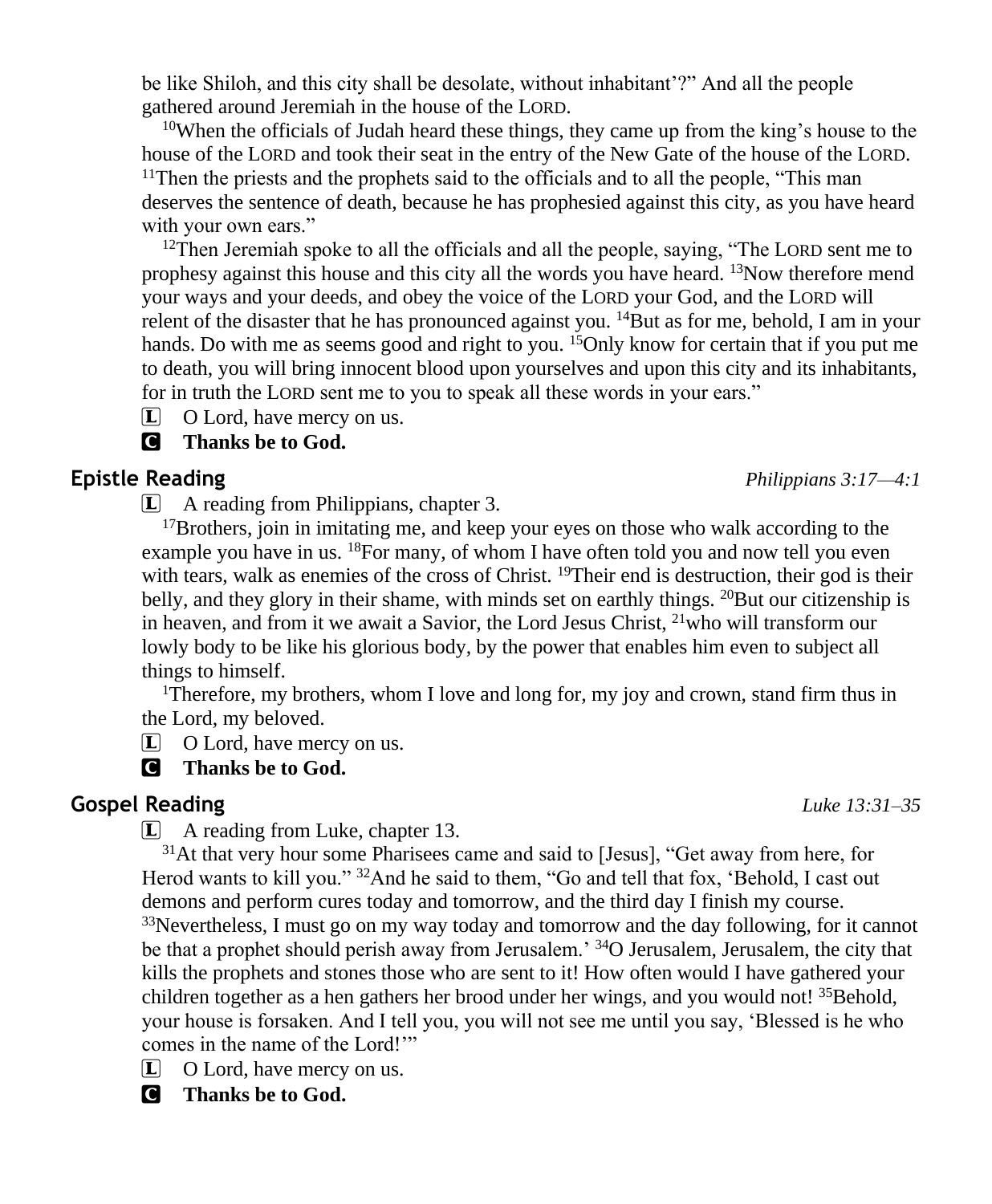## **Responsory (Lent)** *LSB 222*

- L We have an advocate with the Father; Jesus is the propitiation for our sins.
- C **He was delivered up to death; He was delivered for the sins of the people.**
- L Blessed is he whose transgression is forgiven and whose sin is put away.
- C **He was delivered up to death; He was delivered for the sins of the people.**
- L We have an advocate with the Father; Jesus is the propitiation for our sins.
- C **He was delivered up to death; He was delivered for the sins of the people.**

# **Hymn of the Day: 708 Lord, Thee I Love with All My Heart**

### **Sermon**

| <b>Stand</b>                                                                                                                                                                                                                                                                                                                                                                                                         |            |
|----------------------------------------------------------------------------------------------------------------------------------------------------------------------------------------------------------------------------------------------------------------------------------------------------------------------------------------------------------------------------------------------------------------------|------------|
| Creedal Hymn: 940 Holy God, We Praise Thy Name                                                                                                                                                                                                                                                                                                                                                                       | sts. $1-5$ |
| <b>Kyrie</b>                                                                                                                                                                                                                                                                                                                                                                                                         | LSB 227    |
| <b>C</b><br>Lord, have mercy;<br>Christ, have mercy;<br>Lord, have mercy.                                                                                                                                                                                                                                                                                                                                            |            |
| Lord's Prayer                                                                                                                                                                                                                                                                                                                                                                                                        |            |
| Our Father who art in heaven,<br>С<br>hallowed be Thy name,<br>Thy kingdom come,<br>Thy will be done on earth<br>as it is in heaven;<br>give us this day our daily bread;<br>and forgive us our trespasses<br>as we forgive those<br>who trespass against us;<br>and lead us not into temptation,<br>but deliver us from evil.<br>For Thine is the kingdom<br>and the power and the glory<br>forever and ever. Amen. |            |
| <b>Collects</b>                                                                                                                                                                                                                                                                                                                                                                                                      |            |

L O Lord, hear my prayer.

C **And let my cry come to You.**

# **Collect of the Day**

O God, You see that of ourselves we have no strength. By Your mighty power defend us from all adversities that may happen to the body and from all evil thoughts that may assault and hurt the soul; through Jesus Christ, Your Son, our Lord, who lives and reigns with You and the Holy Spirit, one God, now and forever.

C **Amen.**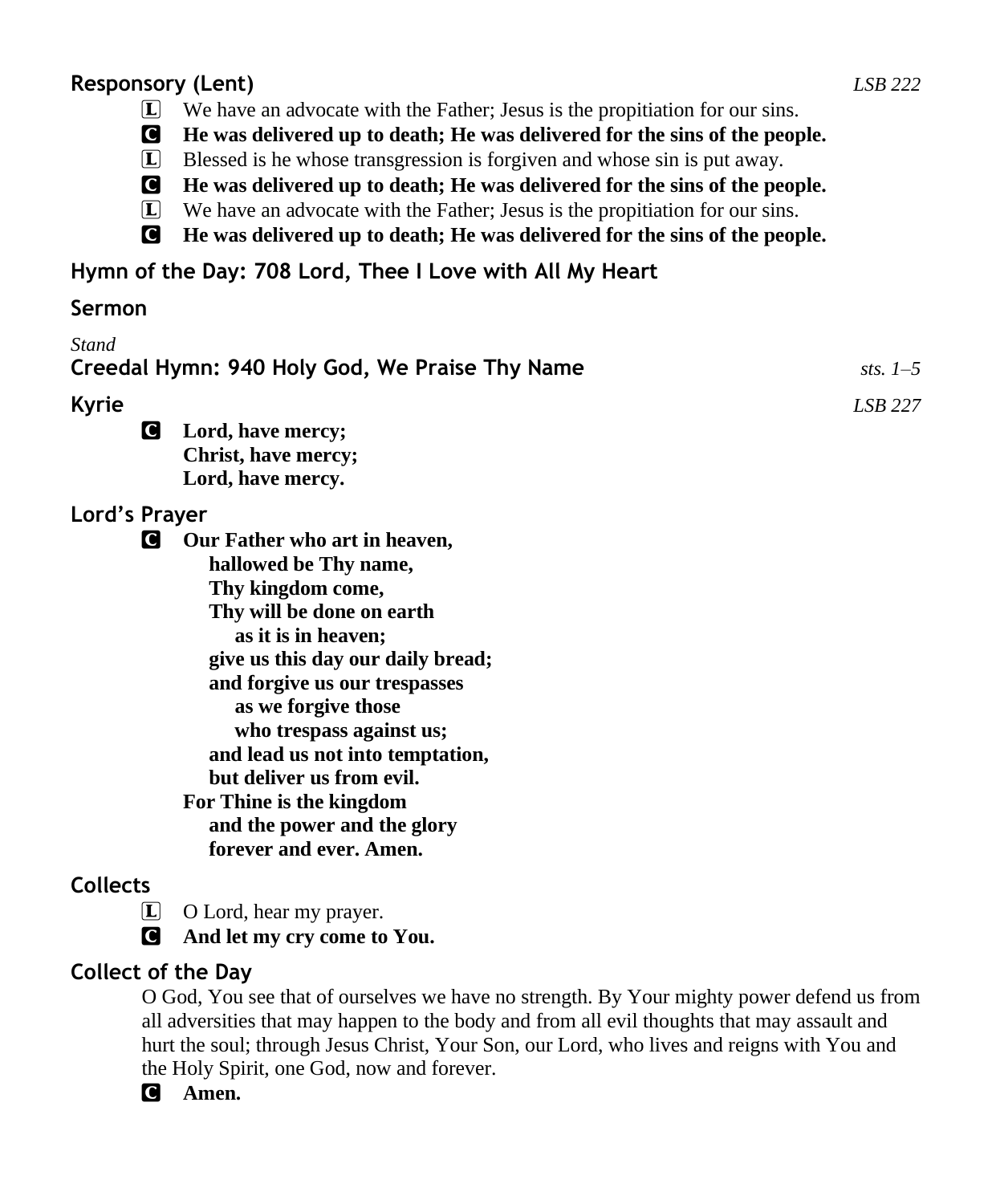# **Prayer of the Church**

- $\boxed{\mathbf{L}}$  In peace let us pray to the Lord:
- C **Lord, have mercy.**
- L For the gift of divine peace and of pardon, with all our heart and with all our mind, let us pray to the Lord:

# C **Lord, have mercy.**

L For the holy Christian Church, here and scattered throughout the world, and for the proclamation of the Gospel and the calling of all to faith, let us pray to the Lord:

## C **Lord, have mercy.**

L For this nation, for our cities and communities, and for the common welfare of us all, let us pray to the Lord:

### C **Lord, have mercy.**

L For seasonable weather and for the fruitfulness of the earth, let us pray to the Lord:

## C **Lord, have mercy.**

L For those who labor, for those whose work is difficult or dangerous, and for all who travel, let us pray to the Lord:

### C **Lord, have mercy.**

L For all those in need, for the hungry and homeless, for the widowed and orphaned, and for all those in prison, let us pray to the Lord:

### C **Lord, have mercy.**

 $\Box$  For the sick and dying and for all those who care for them especially:

Charlie Crosby

 Kay Brown (Sister of Dave and Lynn Matthews) for strength as she receives therapy Cathy Runyon (Sister of Brenda Wolf and Becky Fuelling)

Helene Hegerfeld (Mother of Brenda Scherer)

Joyce Kenny (Cousin of Brenda Wolf and Becky Fuelling)

Ron Franz for strength and healing

Marshall Scheumann

Della Hormann (Mother of Karen Franz)

Lynn and Lori Matthews

Troy Stults (Son of Andy and Brenda Wolf)

Eldora Fuelling

Andy Buuck (Nephew of Suzann Rekeweg)

Jim and Becky Fuelling

Andy Wolf as he recovers from knee surgery

 Tammy Dahling (wife of the Rev. Dan Dahling) as she undergoes chemotherapy let us pray to the Lord:

### C **Lord, have mercy.**

- L Finally, for these and for all our needs of body and soul, let us pray to the Lord:
- C **Lord, have mercy. Christ, have mercy. Lord, have mercy.**

# **Collect for Grace**

L O Lord, our heavenly Father, almighty and everlasting God, You have safely brought us to the beginning of this day. Defend us in the same with Your mighty power and grant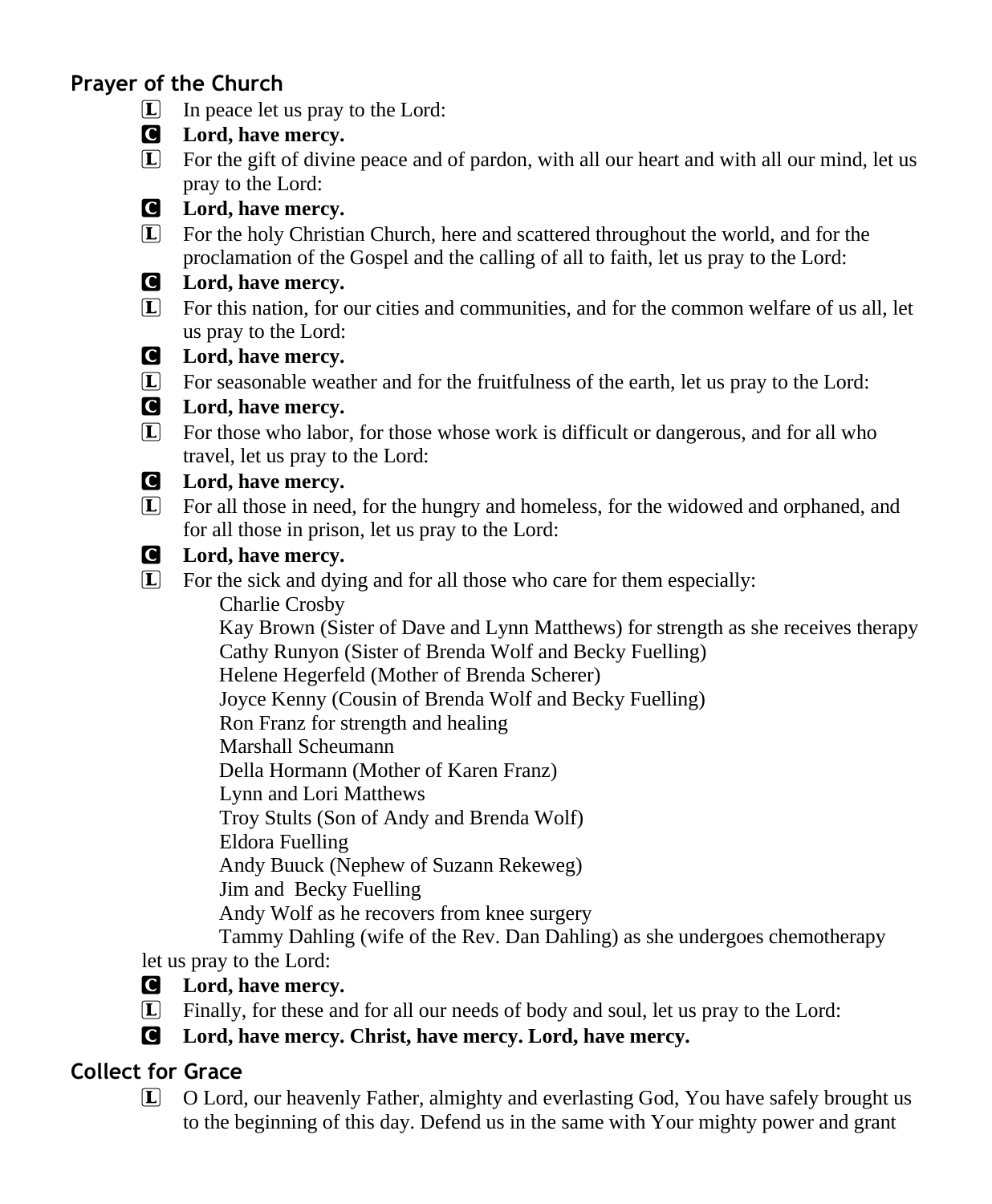that this day we fall into no sin, neither run into any kind of danger, but that all our doings, being ordered by Your governance, may be righteous in Your sight; through Jesus Christ, Your Son, our Lord, who lives and reigns with You and the Holy Spirit, one God, now and forever.



*Stand*

#### **Benedicamus** *LSB 228*

 $\Box$  Let us bless the Lord.

C **Thanks be to God.**

### **Benediction** *LSB 228*

**P** The grace of our Lord  $\pm$  Jesus Christ and the love of God and the communion of the Holy Spirit be with you all.

C **Amen.**

# **Hymn to Depart: 454 Sing, My Tongue, the Glorious Battle**

**In His Service Today: Preacher:** The Rev. Leonard Tanksley **Liturgist:** The Sem. Michael Speckhard **Organist:** Mrs. Jackie Sanderson **Deacons:** Bruce Scherer (Head), Joe Werling, Matt Braun, Fred M. Fuelling **Elders:** John Fuelling (Head), Andy Wolf, Rod Busick, Jim Fuelling

# **ANNOUNCEMENTS**

*OFFERINGS:* Home Purpose- \$5,114.00; Missions- \$525.00; Memorials- \$50.00; Total Offerings- \$5,689.00; SPI- \$20.00.

*LENTEN MIDWEEK SERVICES* will continue every Wednesday evening at 7pm through Wednesday, April 6<sup>th</sup>. A soup supper will take place at 5:30pm before each midweek service.

*ORGAN RECITAL:* St. Peter Fuelling Ev. Lutheran Church will be hosting an Organ Recital on May 22, 2022. Mark the date on your calendars- more details will follow.

*ST. JOHN BINGEN ANNUAL FISH AND TENDERLOIN DINNER* is Sunday March 20,2022 held at Wyneken Memorial School, 11565 N US 27, Decatur from 10:00am – 1:00pm; Adults \$12.00 Children 6-12 \$6.00 5and under free. DINE IN or Drive thru Takeout. CASH or CHECK: NOT accepting credit cards this year. Contact Kevin Brown 260-615-6059 with any questions.

APRIL NEWSLETTER DEADLINE is Friday, March 18<sup>th</sup>.